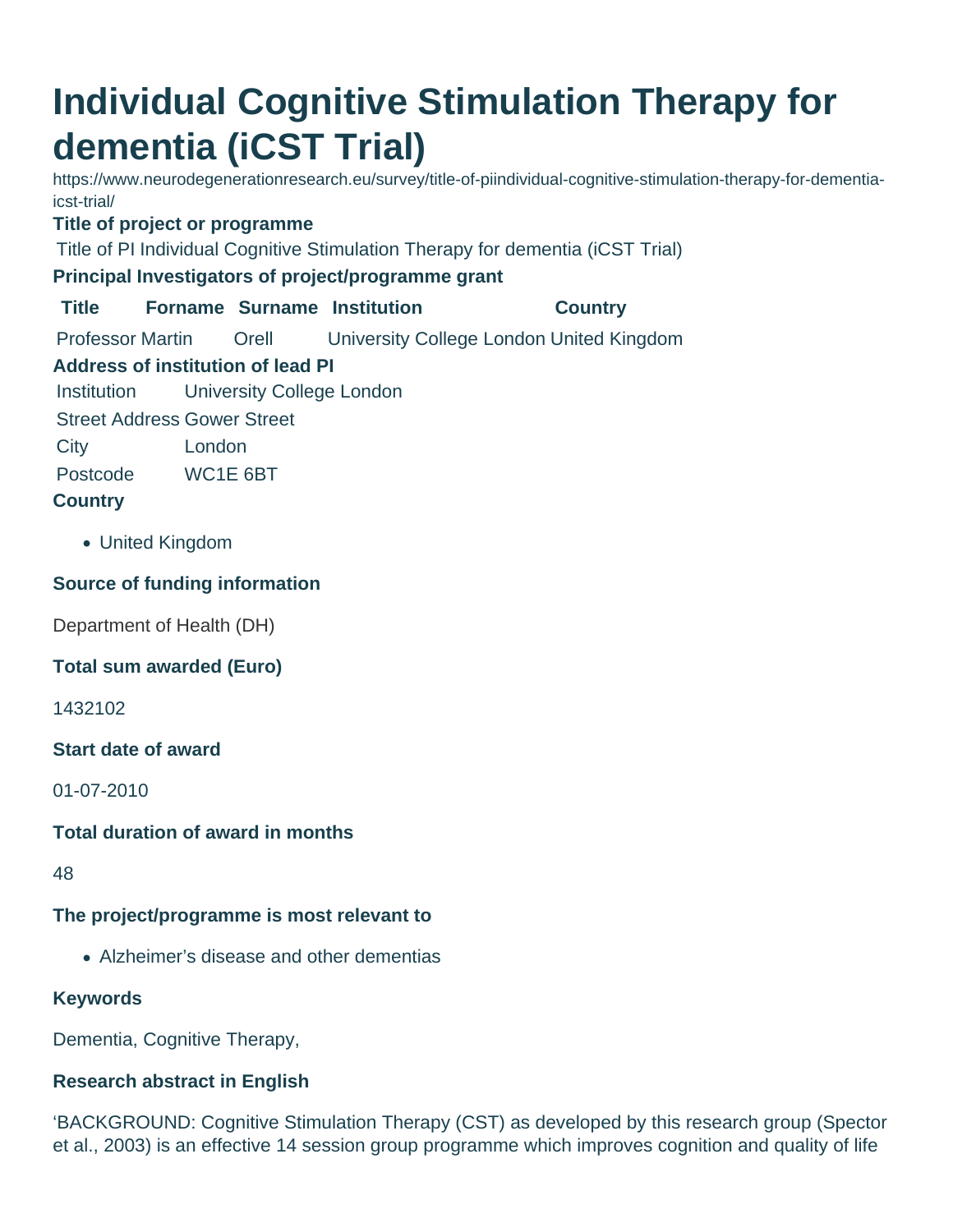for people with dementia and has been recommended by the NICE dementia guidelines (NICE, 2006).

DESIGN: Multicentre, pragmatic, single blind, randomised, 2 treatment arm (individual CST vs treatment as usual), controlled clinical trial over 26 weeks. The individual CST programme will be based on a modified CST manual the updated CST review, and a focus group consultation with people with dementia and their carers. The treatment as usual group (TAU) will not receive any additional intervention. Assessments will be: baseline (pre-CST); 13 weeks and 26 weeks.

TARGET POPULATION: People with dementia and their carers in community settings including memory clinics, the voluntary sector and day care.

HEALTH TECHNOLOGY BEING ASSESSED: Individual CST would be delivered by the family caregiver for 30 minutes, 3 times a week over 25 weeks . All sessions will be described in the manual and an accompanying DVD will have other material for each session such as music and visual cues (eg famous faces). Carers will receive a standardised training, and receive up to ten hours support including telephone support (initially weekly) and 3 visits. Qualitative interviews will be used to investigate the impact on the carer role and carer relationship

OUTCOMES: Primary outcome cognition and quality of life. Primary economic evaluation: costeffectiveness analysis from a health and social care perspective and also a societal perspective, looking at comprehensive costs.

SAMPLE SIZE: This analysis will be based on intention to treat for the primary outcome cognition. A sample size of 260 will have 80% power to detect a SMD of 0.35 using a two group t-test with a 0.05 significance level comparing the individual CST and the TAU groups. Assuming 15% attrition we propose to recruit 306 people with dementia.

#### **Lay summary**

In the UK, over 700,000 older people have dementia. This leads to progressive intellectual deterioration, problems carrying out daily activities such as self care, social isolation and increasing difficulty interacting and communicating. Dementia also has an immense social and economic impact on health and social care services, and on family carers. Drug treatments have an important role in dementia care but in the UK they are limited to people with Alzheimer's disease with moderately severe dementia, have a limited impact on the illness, and are not suitable for all patients. Psychological treatments for dementia such as reality orientation are widely used in the UK and internationally for several decades, but there has been little high quality research on their effectiveness. There is an urgent need to find useful interventions to help reduce the impact of dementia on people with dementia, carers and society. In the UK there is increasing recognition that psychological therapies for dementia should be made more available and the National Institute of Clinical Excellence has recommended that cognitive stimulation approaches should be made widely available for people with mild to moderate dementia. A new approach known as Cognitive Stimulation Therapy (CST) developed from a very detailed and systematic review of the evidence was used in a clinical trial involving 201 people with dementia in therapy groups. CST improved memory and quality of life and there are indications that long term CST could also help cognition for around six months. CST was also cost-effective and may also potentially reduce costs of care for example by delaying institutionalisation. In Italy and the USA research has also shown that individual sessions delivered by the family caregiver can also benefit cognition for up to six months. This study will be based upon individual CST sessions delivered by the caregiver evaluated in a large research trial comparing (a)